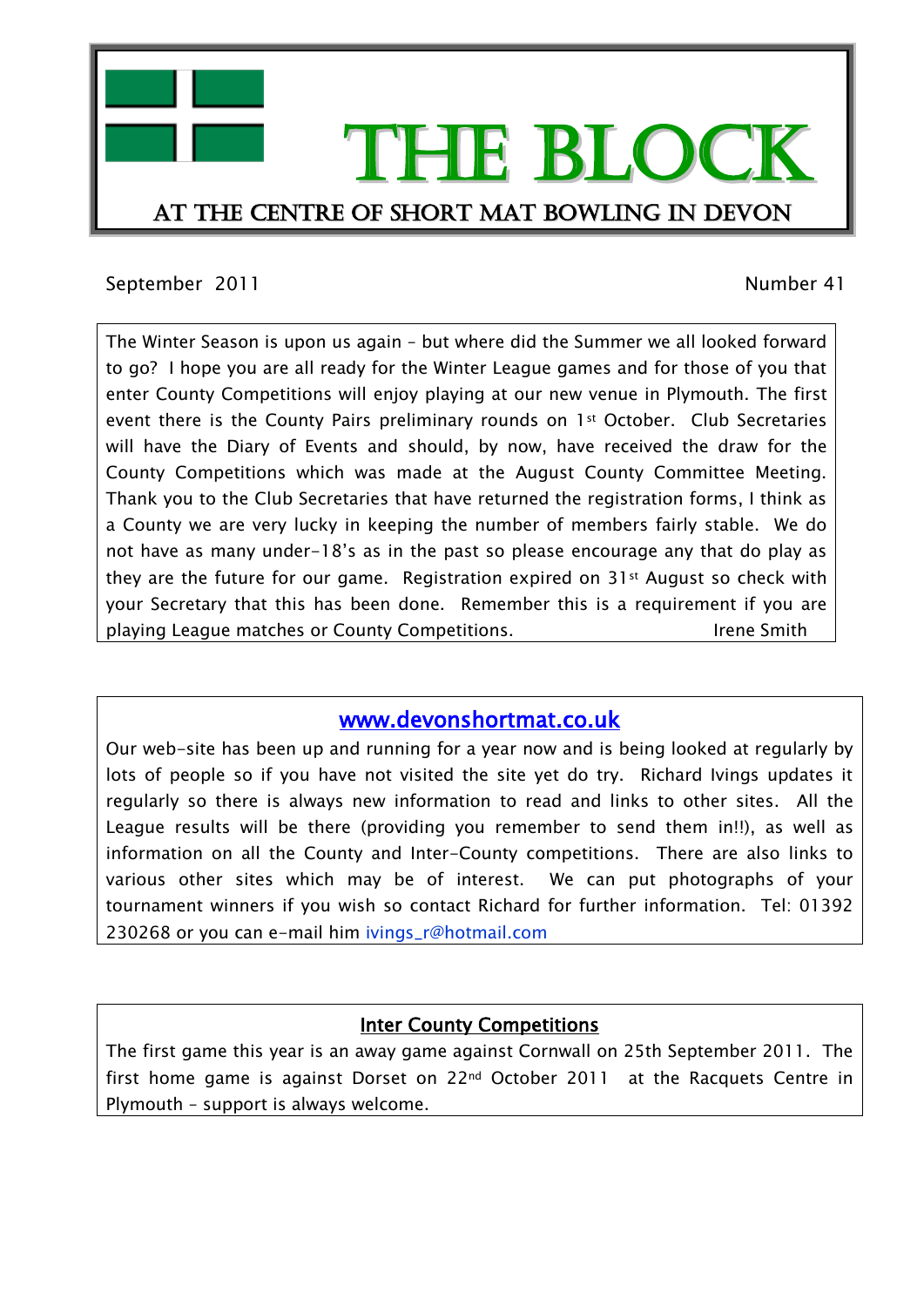# -2- *News from the Clubs*

**Does your Club have a new Secretary? If so please make sure that the County Secretary has been informed so that all the information gets to the right person. We have had several instances where the information has been sent out but not passed on as the Secretary has changed.** 

We would like to welcome the following Clubs:-

Plymstock St. Marys –contact is Roger Bunce 01752 348647 [rogerbunce@hotmail.com](mailto:rogerbunce@hotmail.com)  Down Thomas Plymouth – contact Vicky Hingston 01752 316255 vickyhingston@hotmail.com Buckland – contact Shirley Smale 01822 855349

The Merton Short Mat Bowling Club Summer Triples Tournament took place on Saturday 25th June 2011.

Following the success of last year's tournament, we decided to run this year on the same lines, requesting sponsorship from local businesses. Those who supported us were:- K. Sheppard Plastering, Merton; Pound-wise Bookkeeping Service, Merton; Barometer World, Merton; Peter Bright, Thatcher, Petrockstowe; WCM Plant, Merton; Hancock's Garage, Hatherleigh; Tolley & Ward Builders, Northlew; Taw and Torridge Coaches, Merton; CropMech, Huish; A & A Davis, Huish; The Bell Inn, Monkleigh; Derek Bolt, Merton,; Mick Cannon, Plumber.

Due to the outstanding generosity of the sponsors, we will be donating £65 to the Merton Bell Fund.

Thank you all for your support, also, thanks to all those who donated raffle prizes.

Results:- 1st prize went to Four Seasons who won every game, the Runners-up were Westward Ho! who won three games and drew one.

A NOTE FOR YOUR DIARY: OUR NEXT TOURNAMENT WILL BE HELD ON 3RD DECEMBER 2011. **Julie Stacey, Merton SMBC** 

The Beryl Westcott Triples was held at Broadclyst SMBC on 6th August in aid of Village Hall funds. Clubs were invited to send three players who would join with a Broadclyst player to make a team of four. The tournament was won by Lis Appleton, Rob Gayton and David Eastwood from Exeter Nomads who played with Vic Daniels from Broadclyst. They won with 8 points and 31 shots.